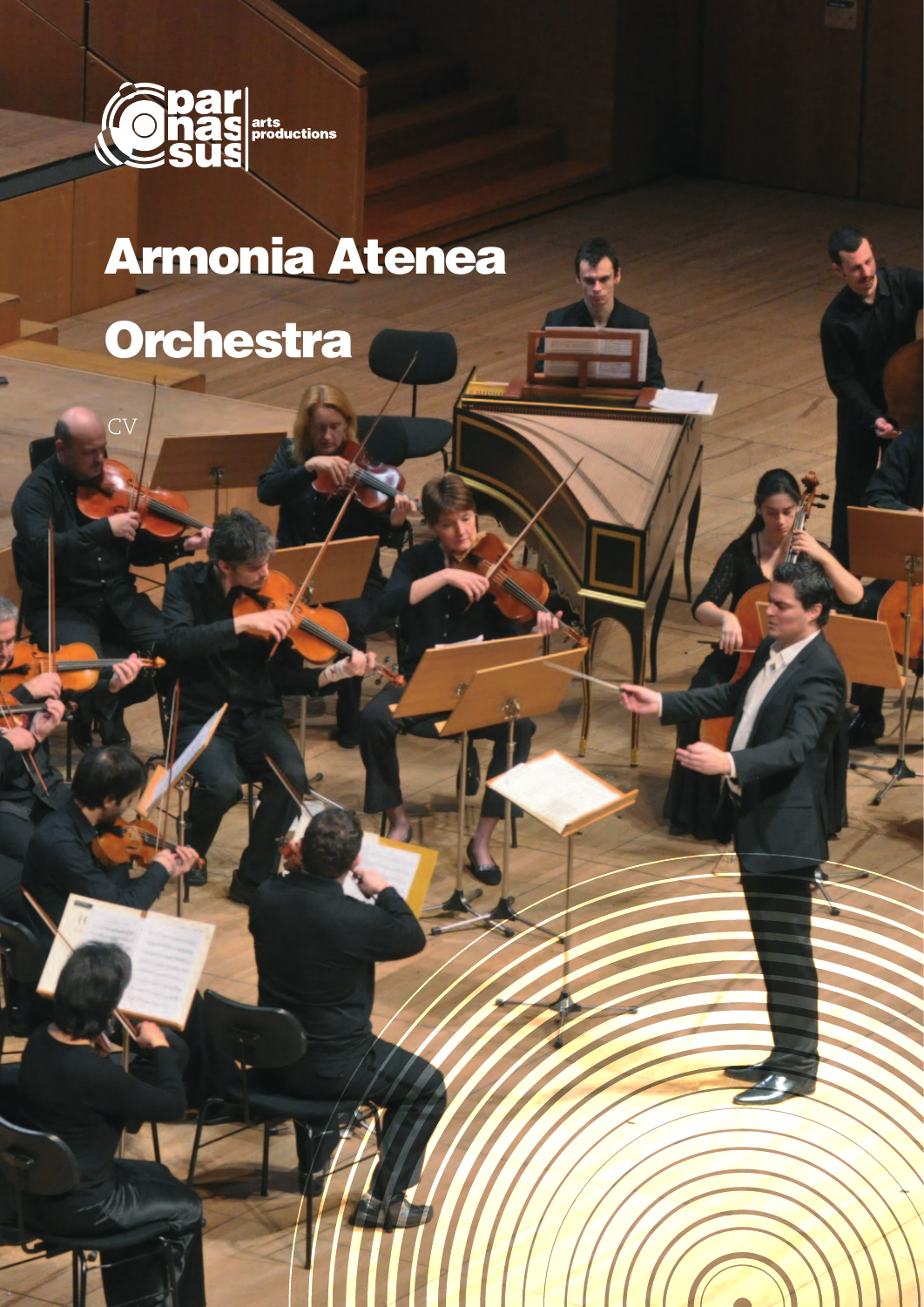## Armonia Atenea **Orchestra**

Armonia Atenea is the new international name of the Athens Camerata. The orchestra was founded in 1991 by the Friends of Music Society of Athens with the inauguration of the Megaron, the Athens Concert Hall. Since then it has been the resident orchestra of the Megaron. From 2011 the orchestra has spread its main activities between the Megaron and the Onassis Cultural Centre, Athens.

Armonia Atenea presents a multifaceted identity, equally at home on period and modern instruments. It encompasses a wide concert repertoire from early baroque to 21st century, as well as opera and ballet productions.

The Echo Klassik winning conductor George Petrou holds the post of artistic director. Former artistic directors have included Sir Neville Marriner, Christopher Warren-Green and Alexander Myrat.

The orchestra maintains a busy concert schedule in Athens and also appears in many of the world's most prestigious venues and festivals such as the Musikverein (Vienna), the Théâtre des Champs – Elysées (Paris), the Opera Royal Versailles, the Concertgebouw, the Salle Pleyel the Innsbruck Summer festival of Early Music, the Versailles Festival and the Bucharest Enescu Festival. Future highlights include appearances at the Palais de Bozar (Brussels), the Arsenal (Metz), the Opera de Monte Carlo, the Grand Theatre (Aix-en-Provence), the Tonhalle (Zurich) and the National Opera of Bordeaux.

The orchestra has a long list of cd releases for companies such as DECCA, SONY CLASSICAL, EMI Classics, MDG, ECM Records etc. always receiving the highest praise from

the international press («Diapason 5», BBC music-«Recording of the month» and Opéra- «Découverte»). Recent releases include the world premiere recordings of Handel's Alessandro Severo and Gluck's Il Trionfo di Clelia (MDG). The latest recording of Armonia Atenea, Handel' s opera *Alessandro*, with a star cast including Max Emanuel Cencic, Karina Gauvin, Julia Lezhneva and Xavier Sabata, released by DECCA (sponsored by The Friends of Music Society of Athens), received the highest distinctions and critical acclaim



from the international music press: Diapason d' Or, Choc Classica December/ January and Choc of the year 2012, Recording of the month December – BBC music magazine, IRR outstanding (January 2013), the "Best Recording of the Year" award in the International Opera Awards 2013 and the Stanley Sadie award of 2013.